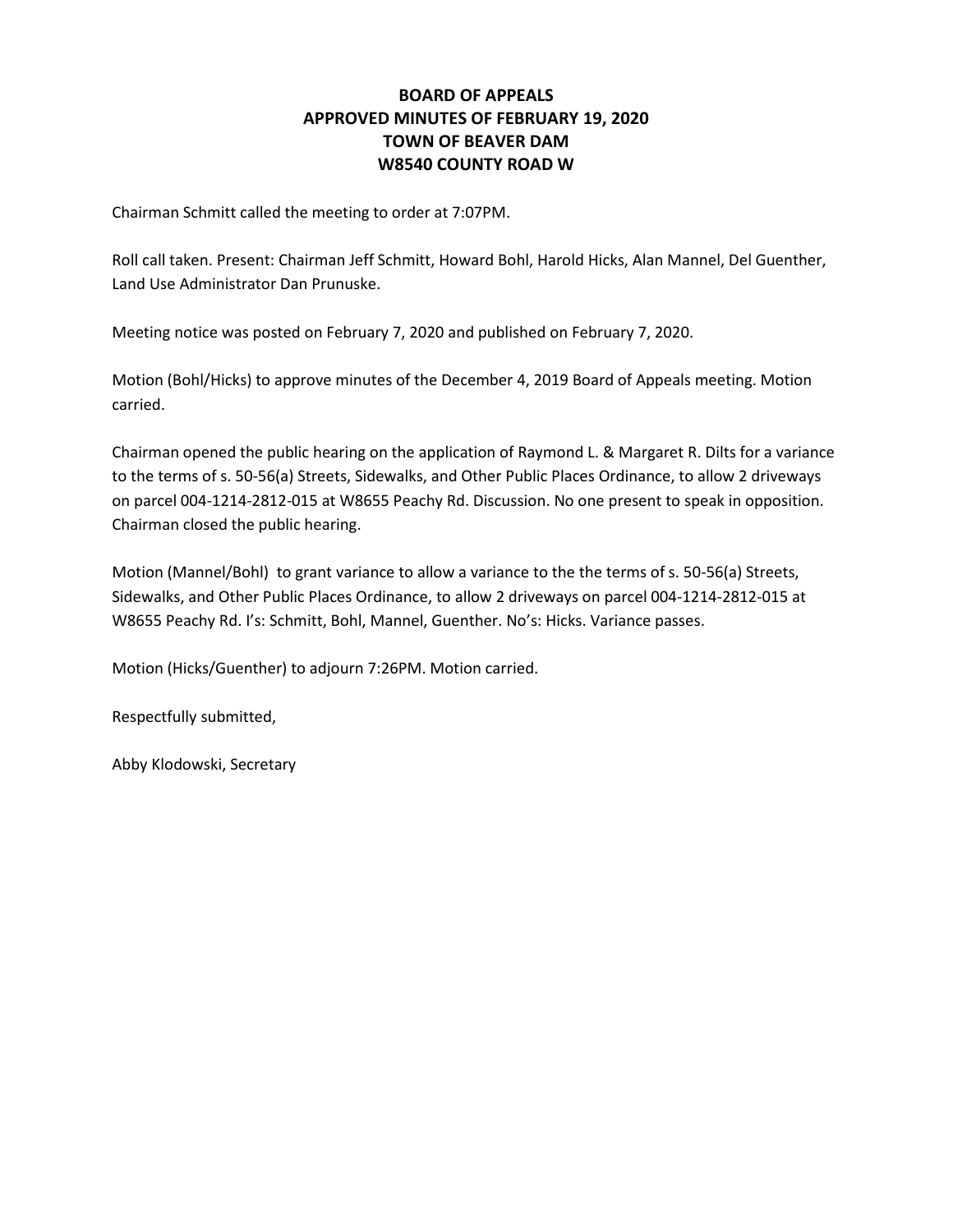# **BOARD OF APPEALS APPROVED MINUTES OF FEBRUARY 26, 2020 TOWN OF BEAVER DAM W8540 COUNTY ROAD W**

Meeting called to order at 7:01pm.

Roll call taken. Present: Del Guenther, Howard Bohl, Harold Hicks, and Sue Rechek. Absent: Jeff Schmitt.

Meeting was posted February 19, 2020 and published February 17, 2020.

Motion (Hicks/Rechek) to approve the minutes of February 19, 2020. Motion carried.

Chairman Guenther opened public hearing on the application of Robert W. & Andrew A. Propst for a variance to the terms of s. 62-122(1) Zoning Ordinance, to allow a grain dryer within the highway setback on parcel 004-1114-1234-000 at Fabisch Rd. No parties spoke in opposition. Chairman Guenther closed public hearing.

Motion (Bohl/Rechek) to approve. Motion carried.

Motion (Rechek/Hicks) to adjourn 7:15pm. Motion carried.

Respectfully submitted,

Howard Bohl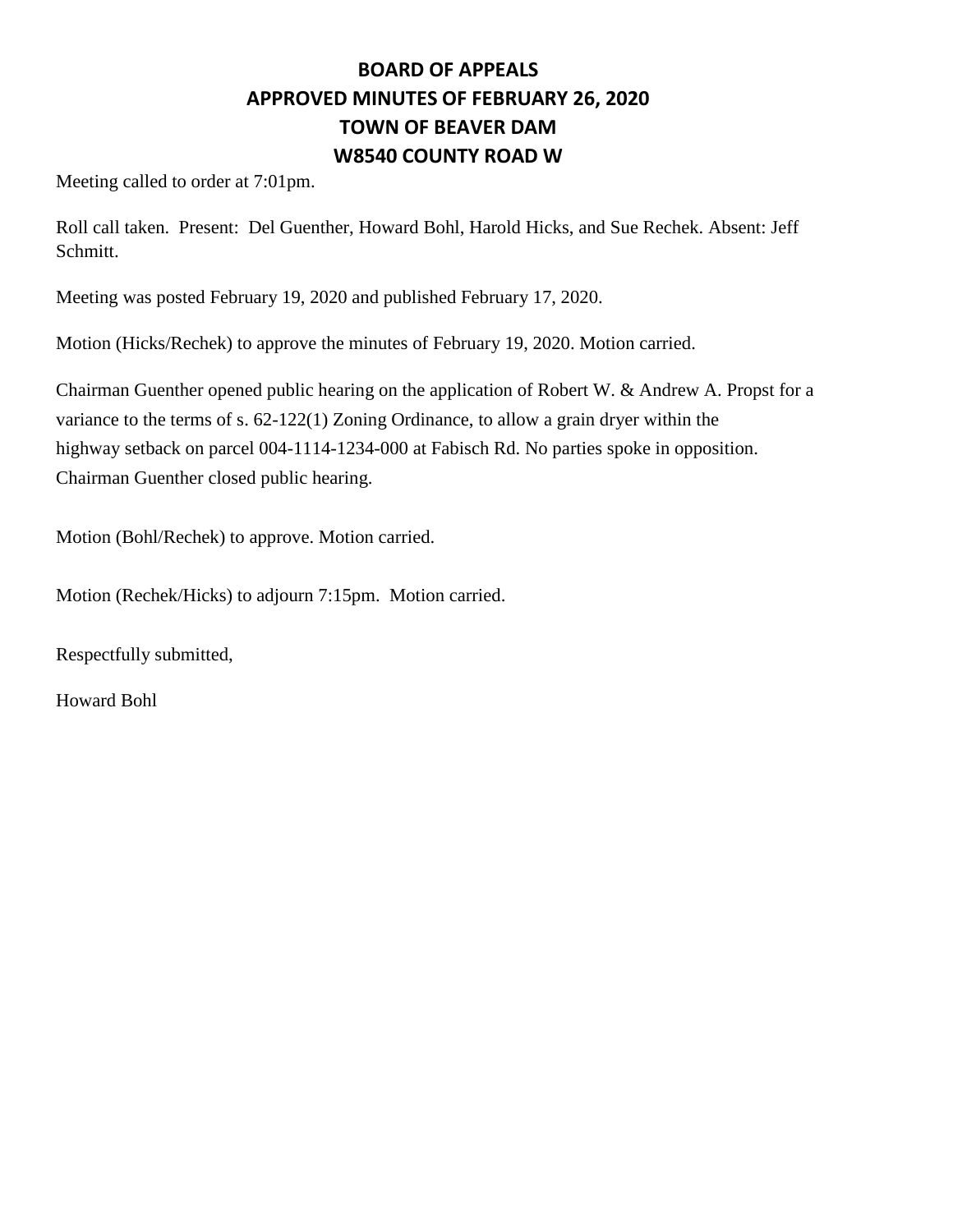## **BOARD OF APPEALS APPROVED MINUTES OF MAY 20, 2020 TOWN OF BEAVER DAM W8540 COUNTY ROAD W**

Meeting called to order at 7:03 pm by acting Chairman Howard Bohl.

Roll call taken. Present: Howard Bohl, Al Mannel, Harold Hicks, and Sue Rechek. Absent: Jeff Schmitt. Del Guenther arrived at 7:07 pm.

Meeting was posted May 11, 2020 and published May 12, 2020.

No objections to minutes of February 26, 2020. Approved.

Charmain opened the public hearing on the appeal of Dale A. & Kimberly A. Schroeder from the terms of s. 62-182(2) of the Zoning Ordinance to allow an accessory structure in the street yard on parcel 004- 1114-0222-012 at W8062 Brookwood Circle. All interested persons may appear and present comments on the application. Dale and Kimberly Schroeder present and looking to build a 24x30 garage. With where house is set on lot and where septic system is, there is no other location to place a garage. Property is at the end of a dead end street. No one present in opposition.

Motion (Mannel/Rechek) to approve variance for structure.

Motion (Hicks/Guenther) to adjourn 7:07pm. Motion carried.

Respectfully submitted,

Kristine Klodowski, Secretary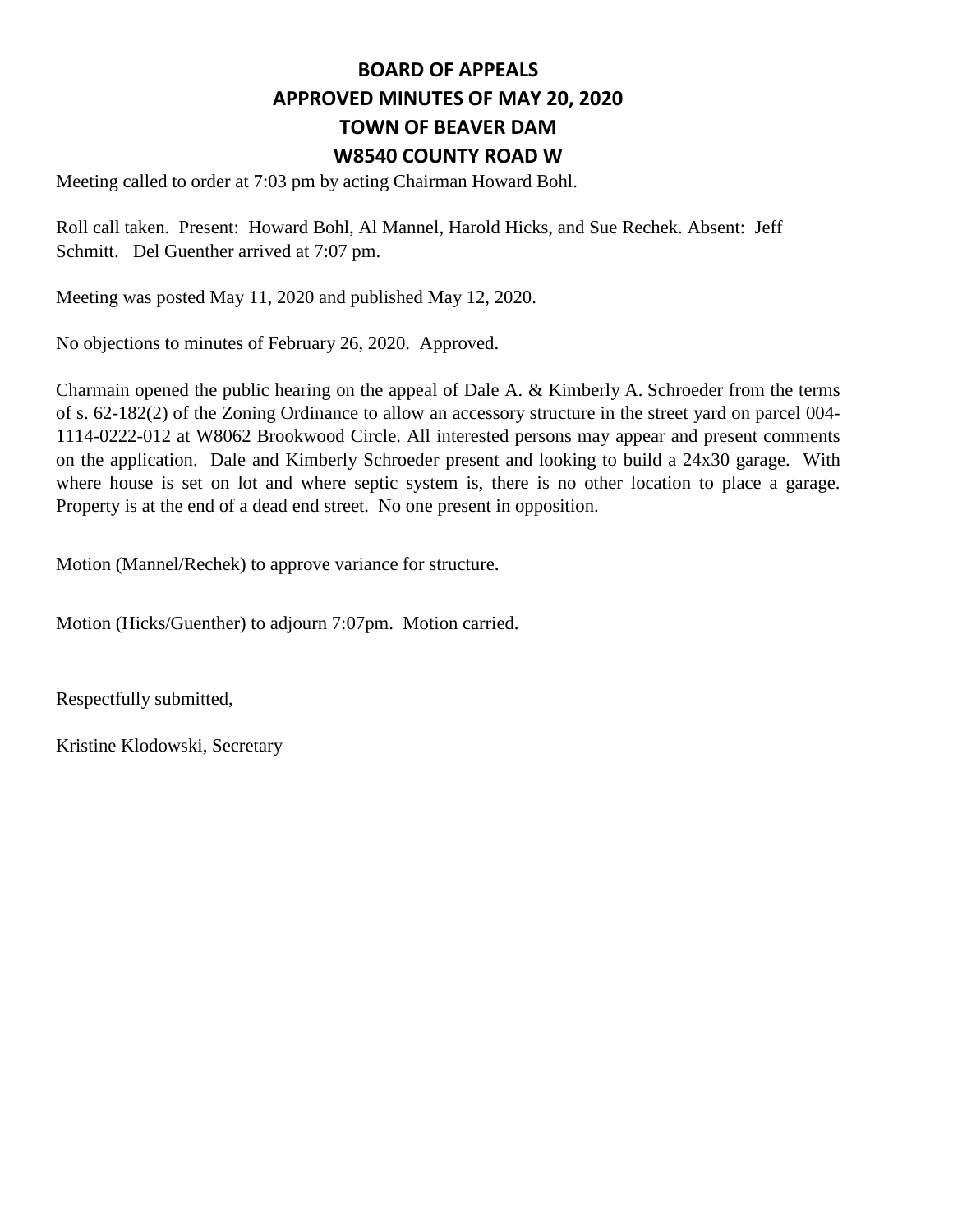## **BOARD OF APPEALS APPROVED MINUTES OF JULY 8, 2020 TOWN OF BEAVER DAM W8540 COUNTY ROAD W**

Meeting called to order at 7:05 pm by acting Chairman Del Guenther. Roll call taken. Present: Del Guenther, Howard Bohl, Al Mannel, Harold Hicks, and Sue Rechek. Absent: Jeff Schmitt. Meeting was posted July 7, 2020 and published June 29, 2020. Motion (Bohl/Mannel) to approve minutes of May 20, 2020. Motion carried.

Acting Chairman Del Guenter opened the public hearing on the appeal of Michael J. Zimmerman of the Plan Commission's denial of a proposed subdivision of Parcel 004-1114-0713-016 aka Lot 15 Bainbridge Court Subdivision into 2 parcels. All interested persons may appear and present comments on the application. Note: The Board of Appeals granted this appeal on August 29, 2011, but the applicant failed to submit a proposed CSM within the 1 year time limit. Mark Tomashek, New Frontier Land Surveying, present on behalf of Mike Zimmerman. In 2011 a variance was issued to John Zimmerman and he fell ill and the year to complete the CMS passed. Previously denied by Plan Commission, then went before Board of Appeals and overturned; however, approval was not acted on within 1 year. Michael Zimmerman now wants to proceed with turning lot into two parcels. No one present in favor of. Jeff Wolf, Zimmerman Drive resident present, shared map and indicated that placing a driveway on neighboring lot would create a dam due to drainage. Ken Ferstl, neighboring resident also present and against division until water issue is addressed. Previous Plan Commission minutes of October 24, 2011 indicated the application was denied until evidence was provided that all potential flooding had been mitigated, and adequate watershed runoff plans had been provided. Chairman closed the public hearing.

Discussion. LUA Prunuske indicated that he did not know that he had the authority to put stipulations on a driveway permit or building permit. Motion (Mannel/Hicks) to table until water situation is squared away between petitioner and Town. Motion carried. Will be placed on the Town Board agenda for July 14, 2020.

Chairman opened the public hearing on the appeal of Neuman Pools, Inc. to install a ground sign within the 27 ft. right-of-way setback of s. 62-214(3) on Parcel 004-1114-0733-000 at W9684 Beaverland Pkwy. Steven Franklin, Able Signs & Lighting, sign contractor and Christopher Neuman, Neuman Pools present. Sign would be placed in green space off of the front of property. No one present opposed. Chairman closed the public hearing.

Discussion. Motion (Bohl/Mannel) to approve sign placement. Motion carried.

Motion (Hicks/Rechek) to adjourn 7:40pm. Motion carried.

Respectfully submitted, Kristine Klodowski, Secretary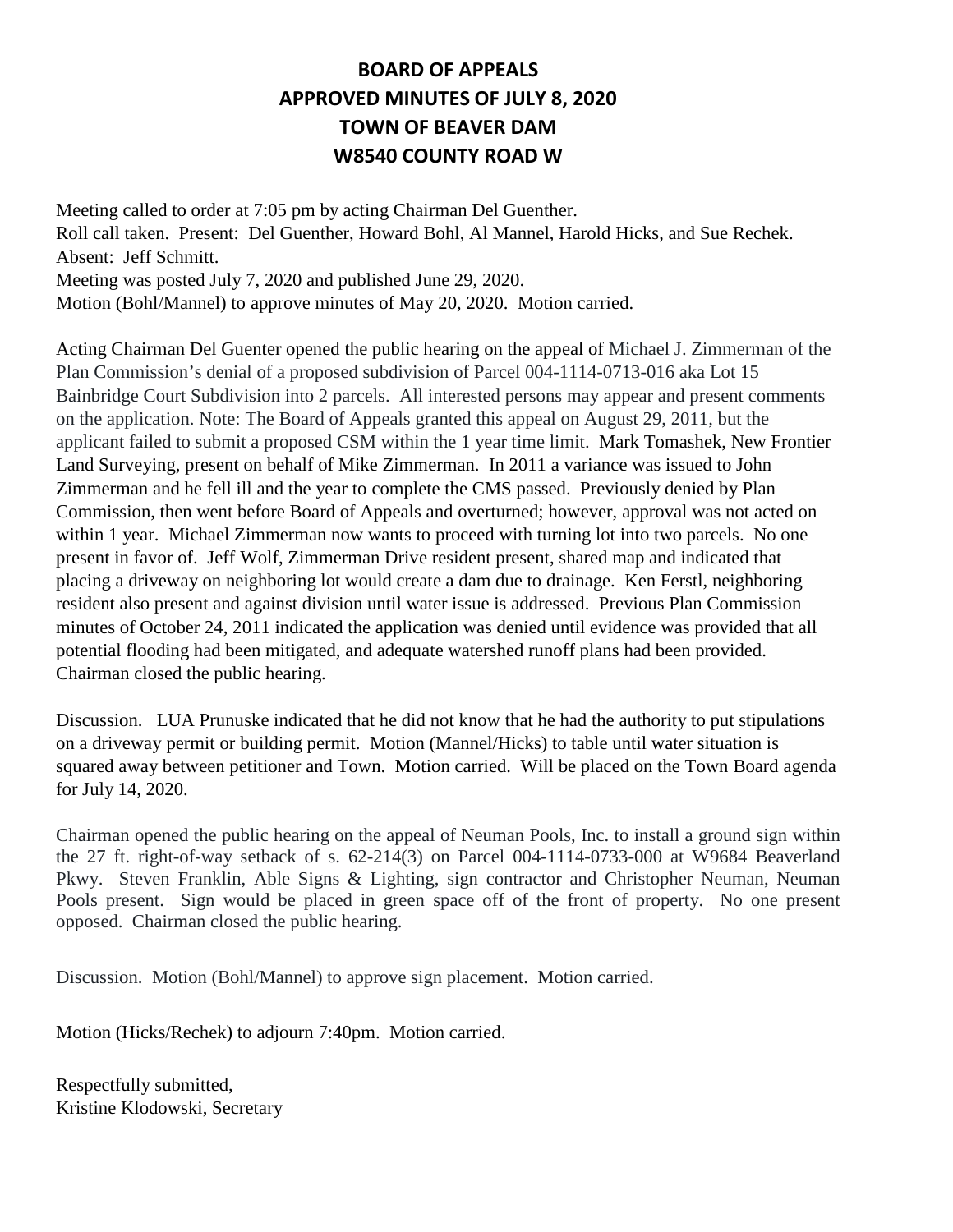## **BOARD OF APPEALS MINUTES OF AUGUST 12 2020 TOWN OF BEAVER DAM W8540 COUNTY ROAD W**

Motion (Bohl/Mannel) to appoint Del Guenther as acting Chairman. Motion carried.

Present: Del Guenther, Howard Bohl, Harold Hicks, Al Mannel, Land Use Administrator Dan Prunuske

Chairman Jeff Schmitt arrived 7:04 pm.

Meeting called to order 7:05 pm.

Meeting posted July 29, 2020 and published July 30, 2020.

- Motion (Guenther/Bohl) to approve minutes of July 8, 2020 as presented. Chairman read minutes in entirety to review previous minutes pertinent to current meeting. Motion carried.
- \*Property owner Mike Zimmerman, property owner, and Mark Tomashek, New Frontier Surveying present. Act on the appeal of Michael J. Zimmerman of the Plan Commission's denial of a proposed subdivision of Parcel 004-1114-0713-016 aka Lot 15 Bainbridge Court Subdivision into 2 parcels which was tabled at the Board's July 8, 2020 meeting.

Property owner Mike Zimmerman, property owner, and Mark Tomashek, New Frontier Surveying present. Schmitt reviewed that the Town has made concessions out there for drainage and made mention that any additional concessions may be split in cost between the Town and property owners affected, but Board has not made any directive order. Neighborhood resident Ken Ferstl present and stated that he is aware Zimmerman has the right to divide, but would ask Board of Appeals to put stipulation on size of culvert installed to provide continuation of water flowage. Discussion. Zimmerman shared that a perc test was performed by Brian Wright of Wright Plumbing and it passed for a mound system.

- Motion (Mannel/Guenther) to approve appeal, with stipulation that Surveyor record on CSM, for Lot 1 (North lot) that approvals must be obtained from the Town of Beaver Dam, or it's agent, for driveway location and culvert size. Motion carried.
- Chairman opened the public hearing on the appeal of Christopher W. & Brenda L. Kuhl for a variance to Sec. 62- 122(3)(e) to allow a 6 ft. street setback on Parcel 004-1214-2044-002 on S. McKinley Beach Road. Applicants Chris and Brenda Kuhl present, as is Mark Tomashek, New Frontier Land Surveying. Tomashek mentioned Kuhls may give consideration to turning garage sideways. Cynthia Sandberg, N8196 S McKinley Beach Road present in opposition due to snow removal, flooding potential, property values and had numerous other concerns not relevant to setback. Schmitt asked Sandberg to step down. Resident, Julia Rogers, N8173 S. McKinley Beach Road present in opposition and reviewed recorded plat restrictions. Tomashek reviewed 1956 plat setbacks allowing 60' from centerline and indicated if Kuhls turn garage, they will be 60' from center of current physical road. Debra Czarneki, N8165 S. McKinley Beach Road, present in opposition. Discussion. Chairman closed the public hearing.
- Motion (Schmitt/Mannel) to approve variance for the 6' setback. Due to all of the opposition, Hicks asked if there is anything the Board can do to satisfy some of those in opposition. Bohl acknowledged a number of hurdles to overcome and this being the first in the sequence of hurdles. Discussion. Motion carried.

Motion (Bohl/Hicks) to adjourn. 8:13 pm. Motion carried.

Respectfully submitted, Kristine Klodowski, Secretary